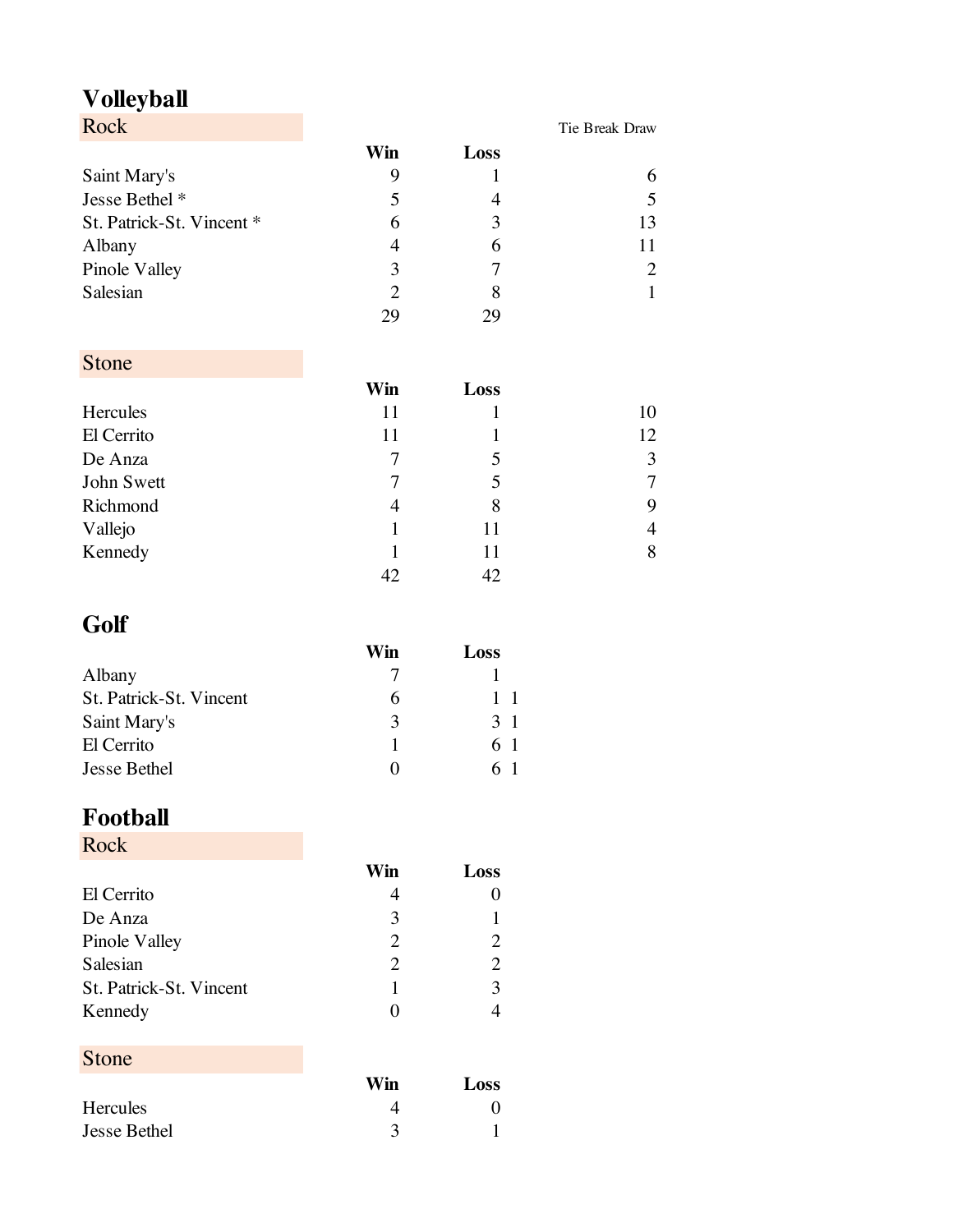| Vallejo      |  |
|--------------|--|
| Saint Mary's |  |
| Richmond     |  |

### **Tennis**

#### Rock

|                         | Win                     | Loss |
|-------------------------|-------------------------|------|
| Albany                  | x                       |      |
| <b>Jesse Bethel</b>     |                         |      |
| Saint Mary's            | $\overline{\mathbf{5}}$ | 3    |
| Hercules                | 2                       | 6    |
| St. Patrick-St. Vincent |                         |      |
|                         | $^{\prime}$ ) ( )       |      |

### Stone

|               | Win | Loss |
|---------------|-----|------|
| Salesian      | 10  |      |
| El Cerrito    |     |      |
| Pinole Valley | 3   |      |
| Vallejo       | 6   |      |
| Richmond      |     | 10   |
| De Anza       | 3   | 6    |
|               | 7y  | 79   |

## **Water Polo**

| <b>Boys</b>             |                  |      |             |
|-------------------------|------------------|------|-------------|
|                         | Win              | Loss |             |
| St. Patrick-St. Vincent | 6                |      | <b>SPSV</b> |
| Pinole Valley           |                  |      | EC          |
| El Cerrito              | 4                | 3    | <b>PV</b>   |
| Hercules                | $\left( \right)$ |      | Her         |
| <b>Jesse Bethel</b>     | $\left($         | 3    |             |
|                         | 13               | 13   |             |

| Girls                   |     |      |             |
|-------------------------|-----|------|-------------|
|                         | Win | Loss |             |
| Pinole Valley           |     |      | <b>PV</b>   |
| St. Patrick-St. Vincent |     |      | <b>SPSV</b> |
| Hercules                |     |      | А           |
| Albany                  |     |      | EC          |

#### **Cross Country Boys**

| DQV        |     |      |
|------------|-----|------|
|            | Win | Loss |
| El Cerrito |     |      |